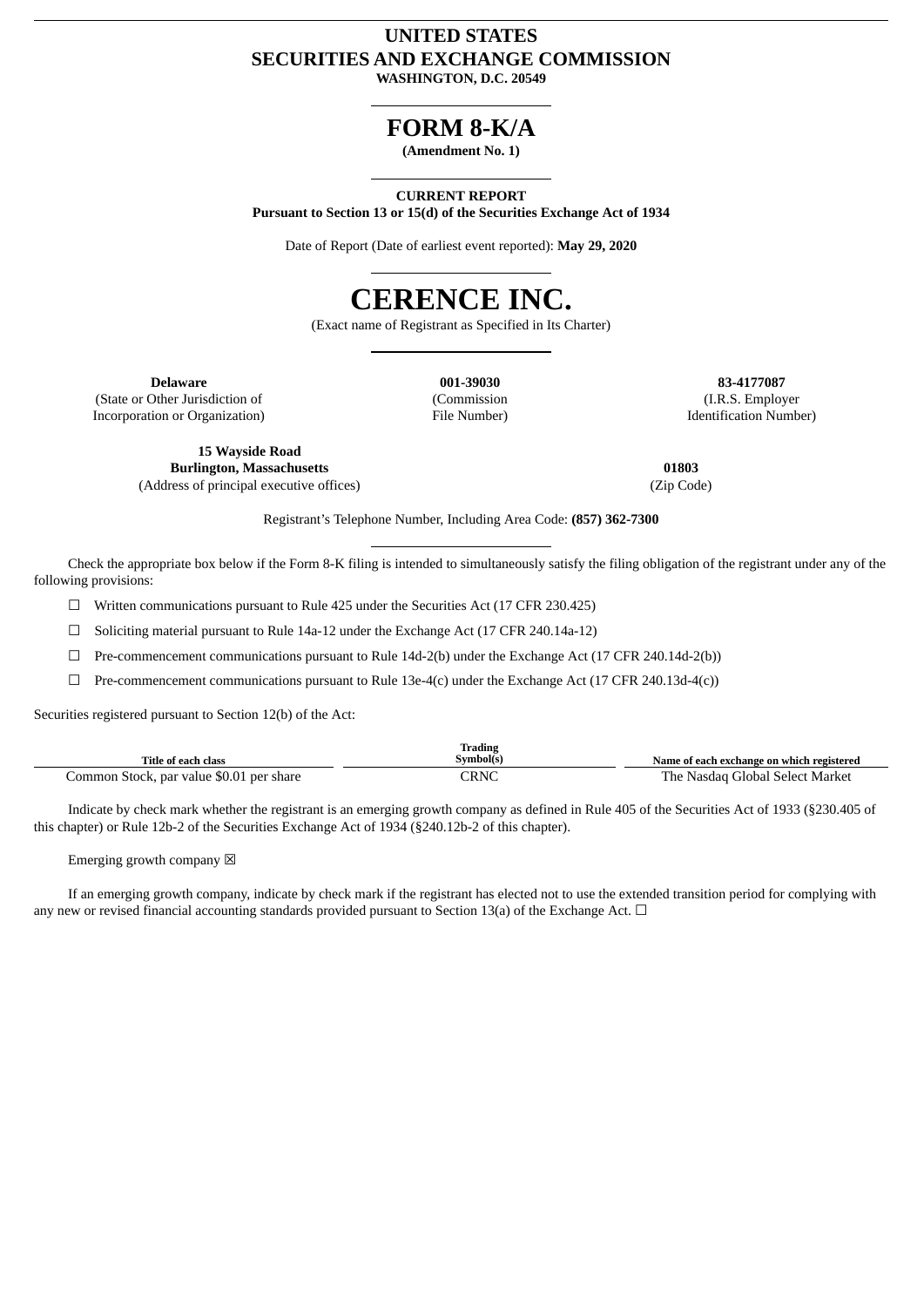## **Item 8.01 Other Events.**

In a Current Report on Form 8-K filed with the Securities and Exchange Commission on May 29, 2020 (the "Original Form 8-K"), Cerence Inc. (the "Company") filed a copy of a May 29, 2020 press release (the "Press Release") announcing the pricing of an offering of \$150 million aggregate principal amount of convertible senior notes due 2025 (the "Notes"). The Press Release stated that the maturity date of the Notes was December 1, 2025, unless earlier converted, repurchased or redeemed. The actual maturity date for the Notes is June 1, 2025, unless earlier converted, repurchased or redeemed.

This Current Report on Form 8-K/A is being filed solely to amend the Original Form 8-K to reflect the correct maturity date. Except as set forth herein, the information set forth in the Original Form 8-K remains unchanged.